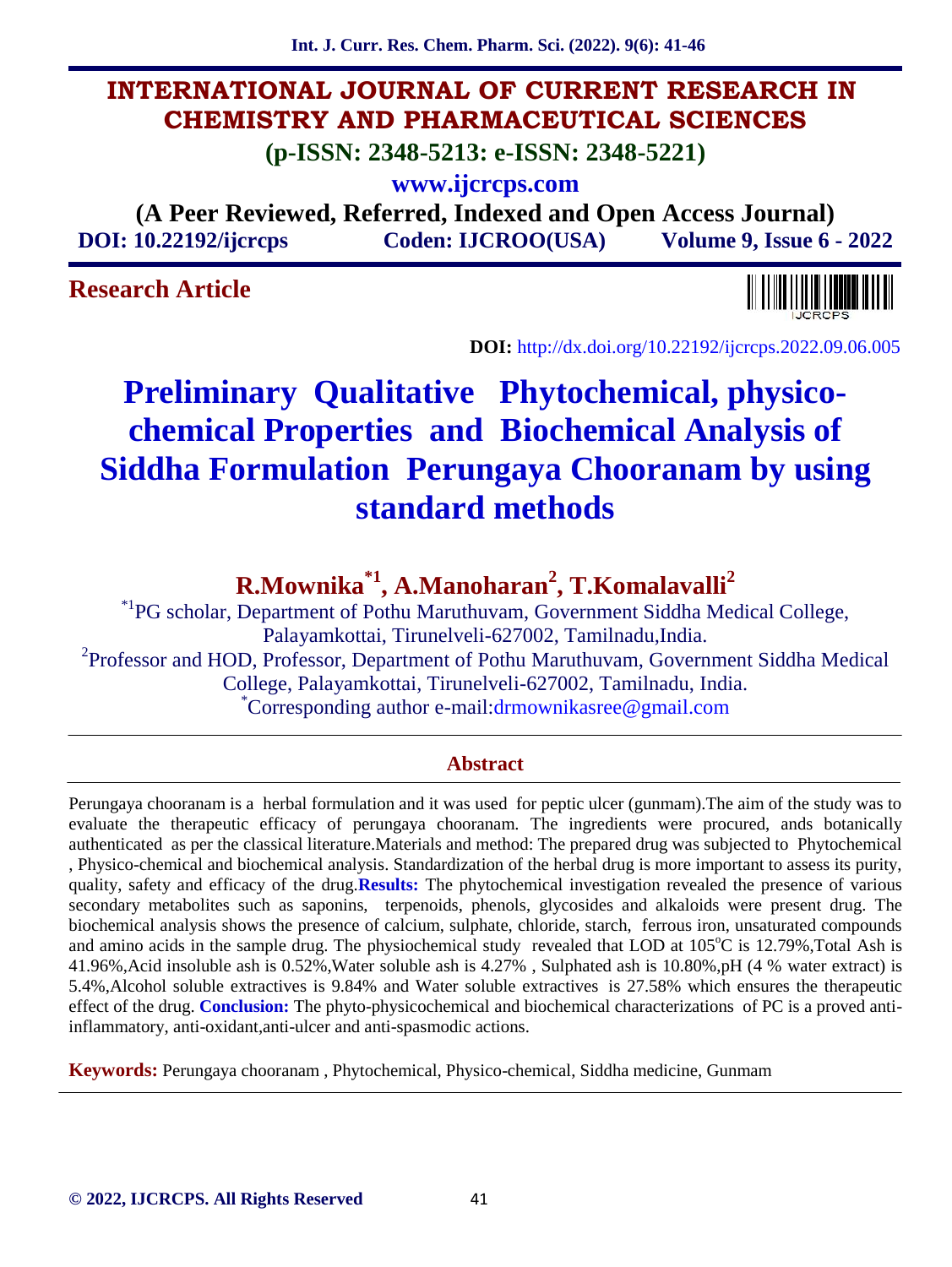## **Introduction**

Siddha is the indigenous system of Indian medicine practised in south India especially in Tamil Nadu .As there is an overall shift towards herbal medicine from modern medicine, the standardization part of herbal medicine become mandatory for the acceptance of the drug of modern scientific community. Herbal drugs have found wide spread use in many countries not only because they are easily available and are cheaper but an important reason has been the notion that they are safer than synthetic drugs which may not always be true.

As per of world health organization (WHO), more than 80% of global population uses plant or their products as the primary source of herbs. The WHO has appreciated the importance of

#### **Table 1. Ingredients of Perungaya chooranam**

medicinal plants for public health care in developing national policies on traditional medicines and to study their potential usefulness including evaluation, safety and efficacy. The formulation was evaluated for its physico chemical study such as ash values and extractive values

## **Materials and Methods**

The raw drug was purchased from ASN herbal shop, Melapalayam, Tirunelveli District.The drug was identified and authenticated by the Medicinal Botanist at Government Siddha Medical College and Hospital, Palayamkottai.The ingredients of the trial drug was purified according to the proper procedure methods described in Siddha classical literature . (Table no .1)

| S.No | Tamil name (herb) | <b>Botanical name</b> | Family    | <b>Parts used</b> |
|------|-------------------|-----------------------|-----------|-------------------|
|      | Perungayam        | Ferula asafoetida     | Apiaceae  | Resin             |
|      | Tulsi             | Ocimum sanctum        | Lamiaceae | Leaves            |

Ferula Asafoetida (Resin), The leaves of *Ocimum sanctum* (tulsi ).Both drugs were dried well in shadow and made into fine powder separately. Then both the powder were mixed together. Finally, they were put in a bottle and mixed thoroughly.

### **Results and Discussion**

#### **Preliminary Qualitative phytochemical Analysis**

The preliminary phytochemical screening was carried out to find out thr presence of various phytoconstituents using standard procedures<sup>[8,9]</sup>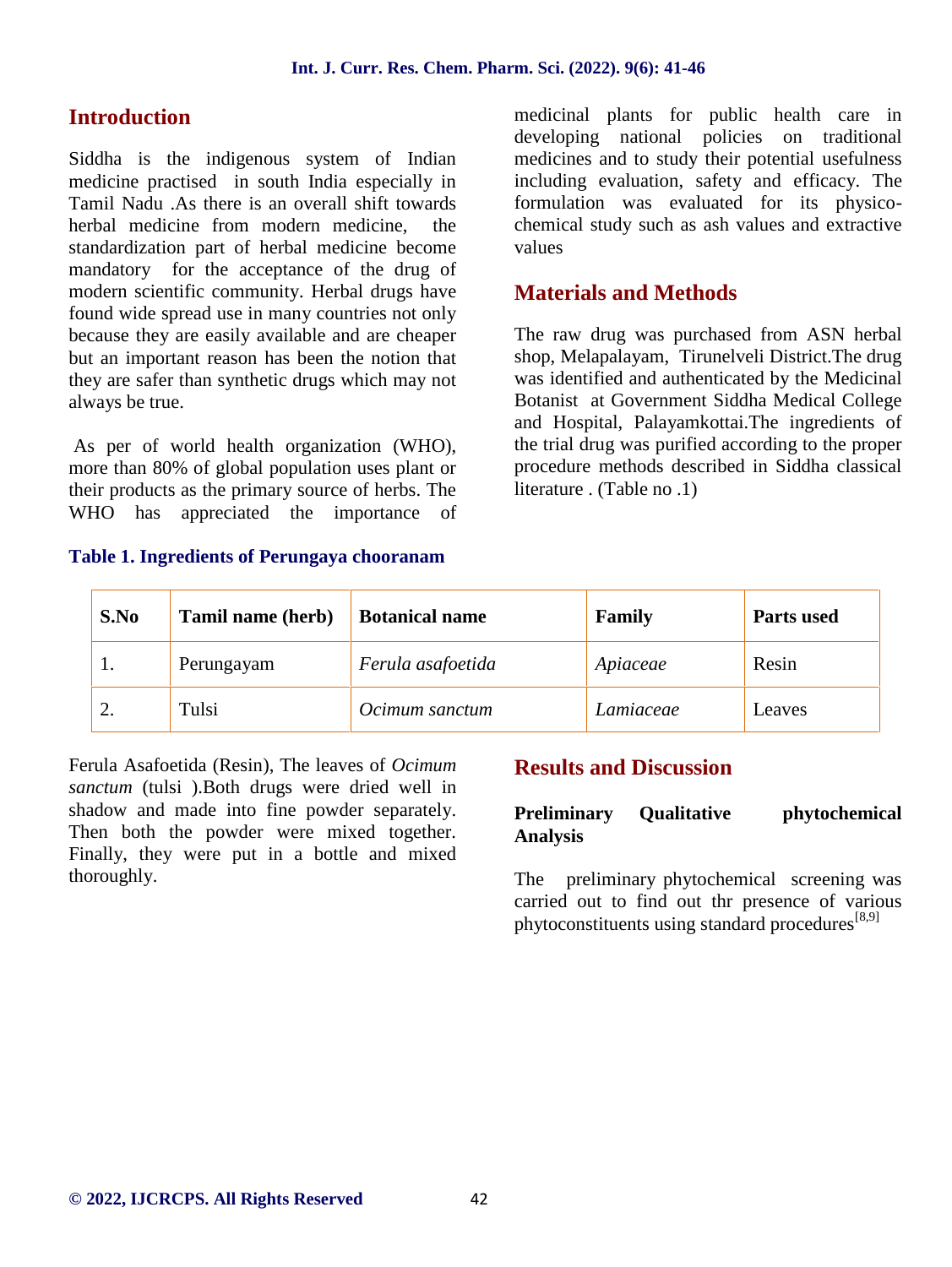#### **Int. J. Curr. Res. Chem. Pharm. Sci. (2022). 9(6): 41-46**

| <b>Test</b>     | Results |
|-----------------|---------|
| Saponins        | $^{+}$  |
| <b>Tannins</b>  |         |
| Terpenoids      | $^+$    |
| Phenols         | $^{+}$  |
| <b>Steroids</b> |         |
| Quinones        |         |
| Antraquinones   |         |
| Glycosides      | $^+$    |
| Carbohydrates   |         |
| Alkaloids       | $^+$    |
| Lignans         |         |
| Flavanoids      |         |
| Proteins        |         |

#### **Table 2. Preliminary phytochemical analysis of Perungaya chooranam**

+ Present, - Absent

#### *Saponins*

Several studies conducted over the years confirm the health benefits of saponins. These chemicals may help reduce cholesterol levels, kill disease causing bacteria, scavenge oxidative stress and inhibit tumor growth. According to the latest research, they improve lipid metabolism and may help prevent and treat obesity. Saponins promote cardiovascular health due to their ability to lower cholesterol and body fat levels. Researchers believe that these chemicals inhibit cholesterol absorption by binding with bile salts $^{[4]}$ . Various saponins, plant glycosides with favorable anti- tumorigenic properties, have been used to inhibit tumor cell growth by cell cycle arrest and apoptosis with IC50 values ofup to 0.2 μM.

#### *Terpenoids*

Terpenoids possess anti-tumor, antiinflammatory, anti- bacterial, anti-viral, anti malarial effects, promote transdermal absorption, prevent and treat cardiovascular diseases, and have hypoglycemic activities. Terpenoids have many potential applications such as immunoregulation and anti-oxidant.

#### *Phenols*

Plant-based compounds containing phenols are known tobe an anti-oxidants. This means that they can stop the reaction of free radicals with other molecules in your body, preventing damage to your DNA as well as long-term health effects.

#### *Glycoside*

A broad range of glycosides extracted from medicinal plants have potential anti-inflammatory and analgesic effects towards different in vitro and in vivo models, respectively.The presence of these phytochemical exhibits the therapeutic effectiveness of the sample drug. So, the Perungaya chooranam have anti -inflammatory, analgesic, anti-ulcer anti oxidant, and blood purifier properties.

#### *Alkaloids*

Alkaloid compound possess the potent anti inflammatory and analgesic activities.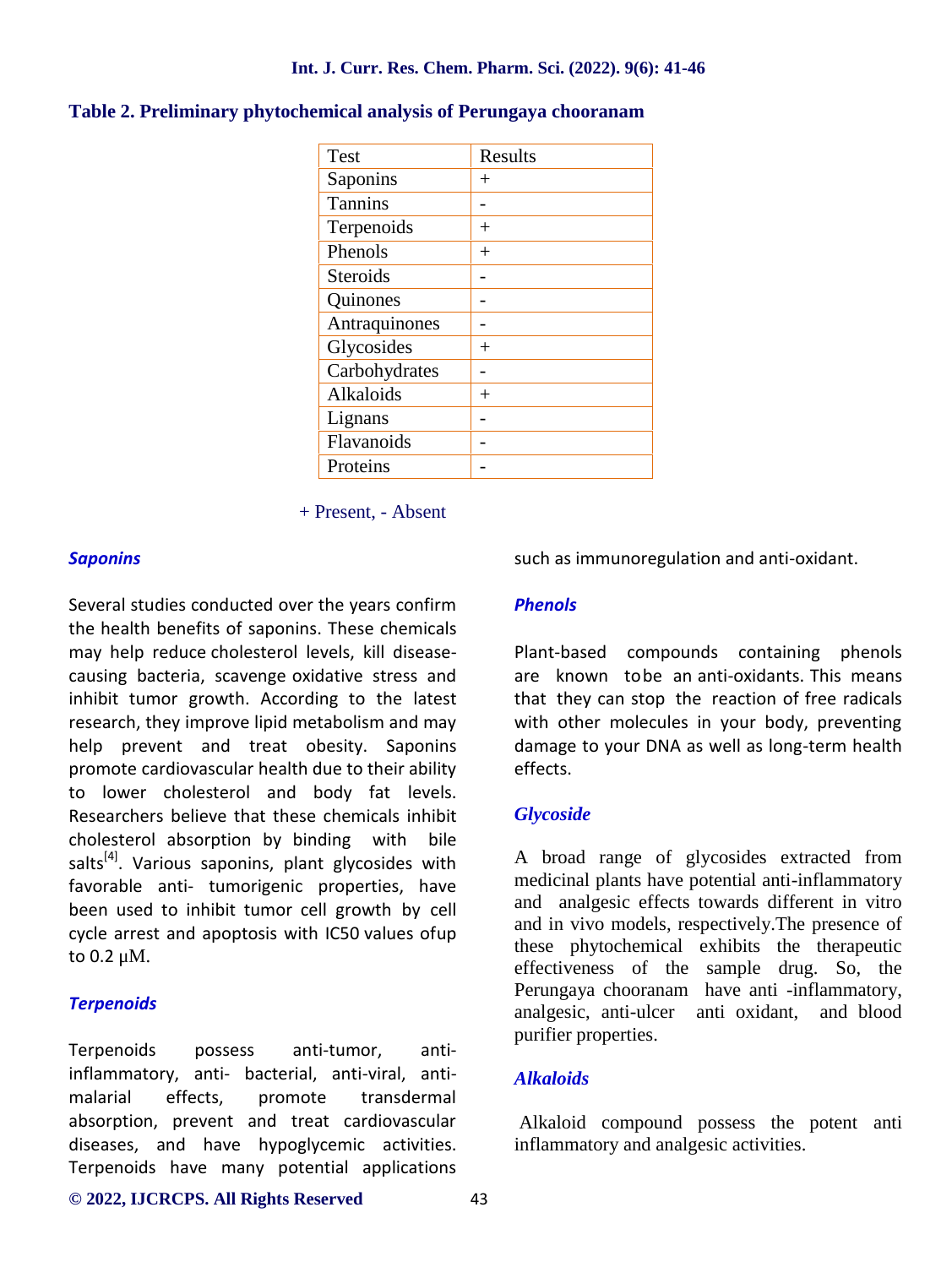#### **Physico-chemical Analysis**

| SI.<br>No.     | <b>Tests</b>                | <b>Result</b><br>$\frac{0}{0}$ |
|----------------|-----------------------------|--------------------------------|
| 1              | LOD at $105^{\circ}$ C      | 12.79                          |
| $\overline{2}$ | <b>Total Ash</b>            | 41.96                          |
| 3              | Acid insoluble ash          | 0.52                           |
| 4              | Water soluble ash           | 4.27                           |
| 5              | Sulphated ash               | 10.80                          |
| 6              | pH (4% water extract)       | 5.4                            |
| 7              | Volatile oil                | 1.0                            |
| 8              | Alcohol soluble extractives | 9.84                           |
| 9              | Water soluble extractives   | 27.58                          |

#### **Table 3.Physico- chemical analysis of perungaya chooranam**

#### **LOD at 105C:**

Moisture refers to all matter within a sample which can be vaporized, and thus includes not just water but fats, volatile solvents, and alcohols..The LOD of the sample drug is 12.79%

#### **Total ash**:

The Acid insoluble ash,0.52% Water soluble ash 4.27% , and Sulphated ash values 10.80% of the sample drug .

#### **pH:**

A solution with a pH less than 7 is considered acidic; a solution with a pH greater than 7 is considered basic, or alkaline. The pH of the sample drug is 5.4.It means the sample drug is slightly acidic nature.

#### **Extractive values:**

Alcohol soluble extractives and Water soluble extractives of the sample drug is 9.84% and 27.58% respectively.

#### **III. Bio-chemical analysis**

#### **Preparation of the extract:**

5gms of the drug was weighed accurately and placed in a 250ml clean beaker then 50ml of distilled water is added and dissolved well. Then it is boiled well for about 10 minutes. It is cooled and filtered in a 100ml volumetric flask and then it is made to 100ml with distilled water. This fluid is taken for analysis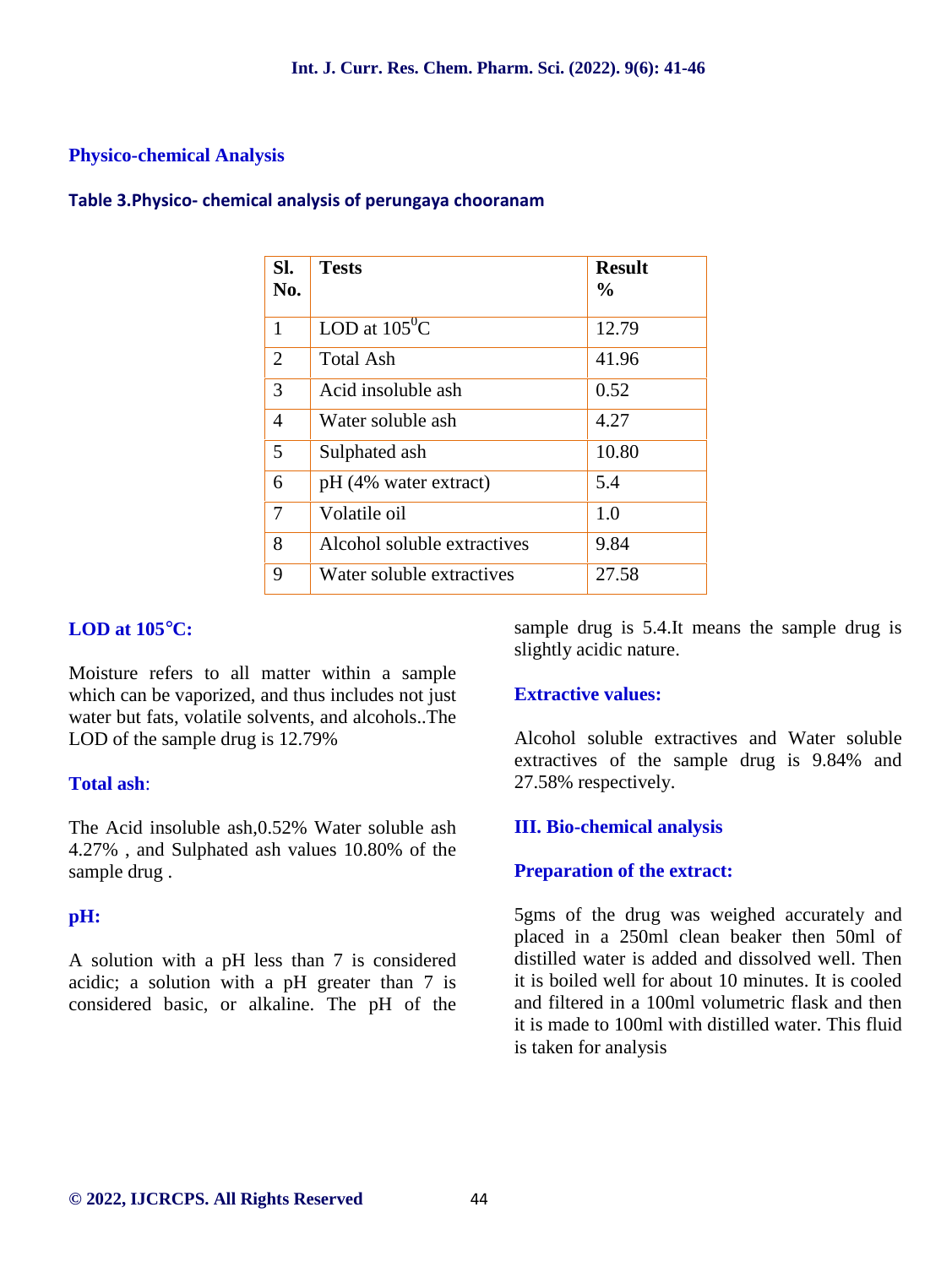#### **Qualitative analysis**.

| S.No. | <b>Experiment</b>             | <b>Observation</b>                      | <b>Inference</b>                                    |
|-------|-------------------------------|-----------------------------------------|-----------------------------------------------------|
| 1.    | <b>Test for calcium.</b>      | white precipitate is<br>A<br>formed.    | Indicate the presence of<br>calcium.                |
| 2.    | <b>Test for sulphate</b>      | precipitate<br>is<br>A white<br>formed. | Indicates the presence of<br>sulphate.              |
| 3.    | <b>Test for chloride</b>      | white precipitate is<br>A<br>formed.    | Indicate the presence of<br>chloride.               |
| 5.    | <b>Test for starch</b>        | Blue color is formed.                   | Indicate the presence of<br>starch.                 |
| 6.    | <b>Test for ferrous iron</b>  | is<br>Blood red<br>color<br>formed.     | Indicate the presence of<br>ferrous iron.           |
| 7.    | <b>Test for unsaturation.</b> | It gets decolorized.                    | Indicates the presence of<br>unsaturated compounds. |
| 8.    | <b>Test for amino acid</b>    | Violet color is formed.                 | Indicates the presence of<br>amino acid.            |

#### **Table 4.Bio-chemical analysis of "Perungaya chooranam"**

## **Conclusion**

The physico-chemical, phytochemical , and biochemical analysis showed presence of saponins, phenols, terpenoids, glycosides, and <sup>1</sup> Alkaloids . Biochemical analysis showed the presence of calcium, sulphate, chloride, starch, ferrous iron and unsaturated compound were present in this study. Thus the result of the study gives an valuable information for further clinical studies.

## **Acknowledgments**

I express my sincere thanks to Dr.A.Manoharan, Professor and HOD, Department of Pothu maruthuvam, GSMC & Hospital, Palayamkottai for the valuable guidance. I express my gratitude to Dr.T.Komalavalli, Professor, Department of Pothu maruthuvam, GSMC & Hospital, Palayamkottai. I wish to express my sincere thanks to Siddha Regional Research Institute, Poojappura,Thiruvananthapuram, Kerala for completing this work.

## **References**

- 1. Anitha John, Reena V.L., Natarajan M., Selvarajan S. and Kanagarajan A. Physico-chemical, Chromatographic and Spectroscopic evaluation of Erukku (Leaves, flower and Latex).European Journal of Pharmaceutical and Medical Research,2018,8(4)394-403.
- 2. Paridhavi M, Agrawal S S; Saftey evalution of a polyherbal formulation, Zuroor-e-Qula.N.Prod.Rad.2007;6(4):286- 289
- Arnabaditya Mohanty, Chandan Dasetal Physico-chemical and antimicrobial study of polyherbal formulation: Pharmacie Globale (IJCP) 2010,4(04)
- 4. Mukherhee PK, Exploring botanicals in Indian system of Medicine- Regulatory Perspectives, Clinical Res Regulatory Affairs.2003:20:249-64